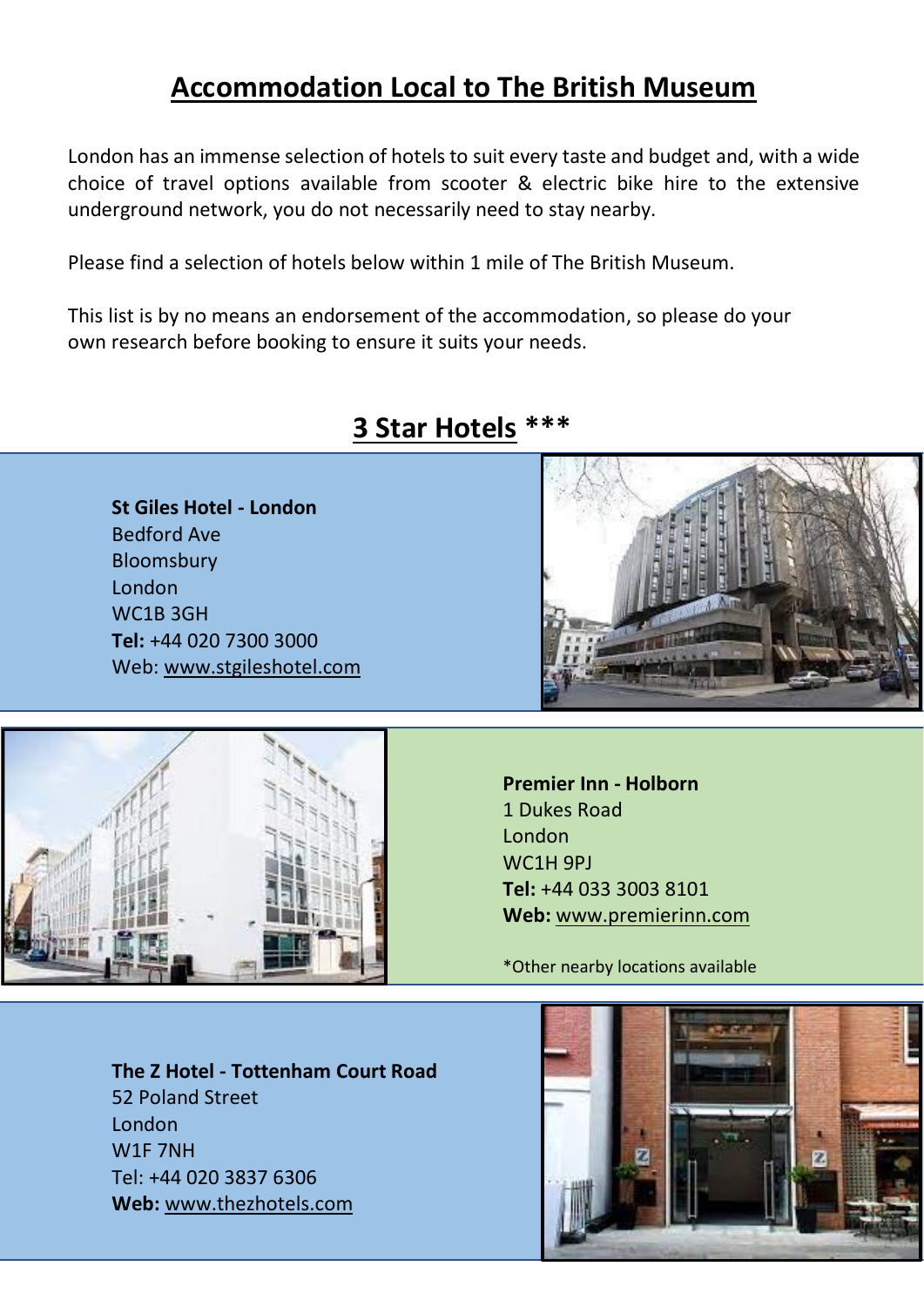

**The Bedford Hotel - Bloomsbury** 83 – 95 Southampton Row London WC1B 4HD **Tel:** [+44 20 7278 7871](tel:+442072787871) **Web:** [www.imperialhotels.co.uk](https://www.imperialhotels.co.uk/hotels/bedford-hotel)

**Arosfa Hotel - London** 83 Gower St London WC1E 6HJ **Tel:** +44 020 7636 2115 **Web:** [www.arosfalondon.com](http://www.arosfalondon.com/)



**4 Star Hotels \*\*\*\***



**Thistle Hotel – Bloomsbury Park**  36-37 Bloomsbury Way London WC1A 2SD **Tel:** +44 020 7523 5059 **Web:** [www.thistle.com](https://www.thistle.com/en/hotels/london/bloomsbury-park.html)

**Citadines – Holborn/Covent Garden** 94-99 High Holborn London WC1V 6LF **Tel:** +44 020 7395 8800 **Web:** www.discoverasr.com